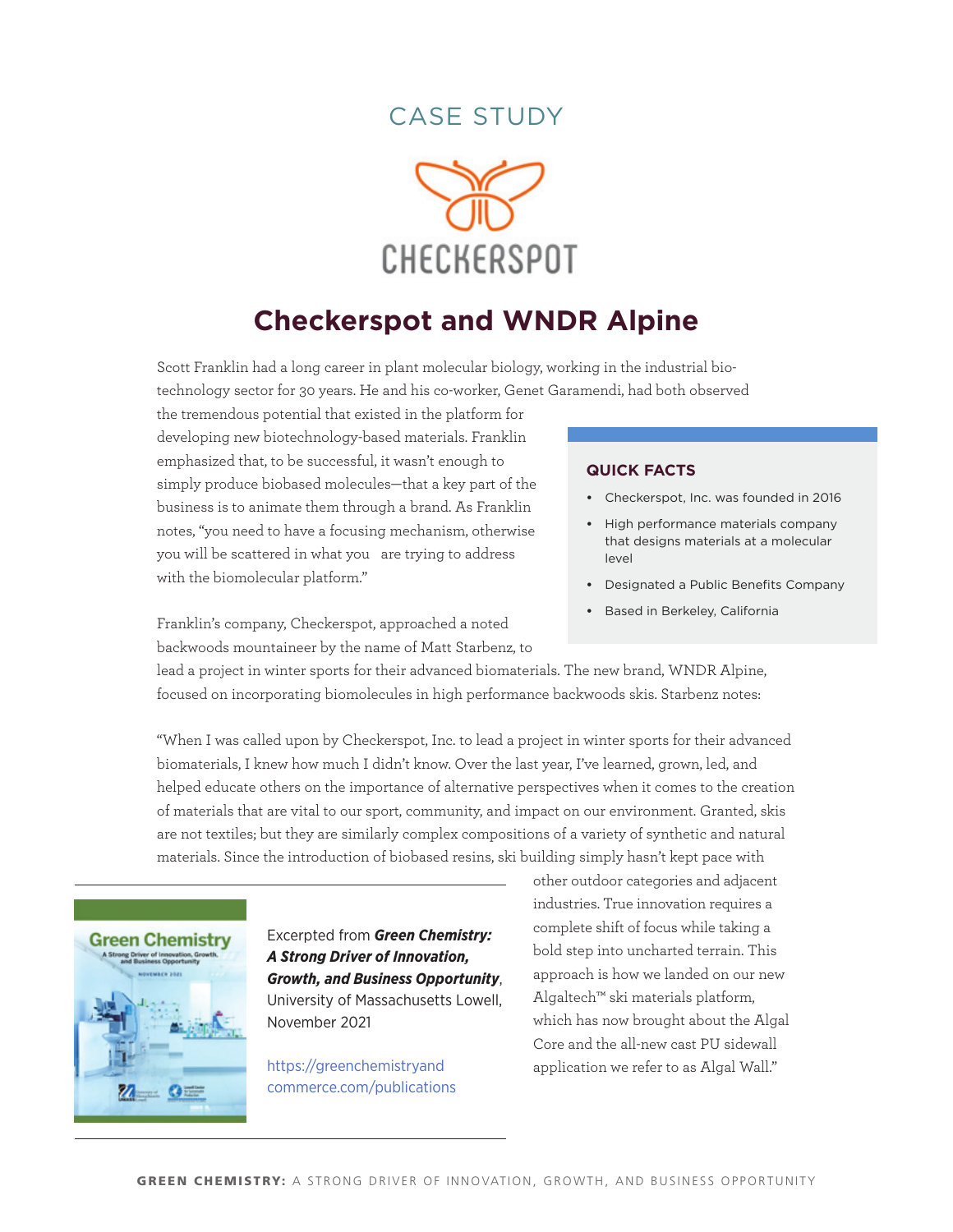# case studies

This development is a critical lesson for innovators in the green chemicals space and a key lesson is that you need to focus on the "so what" of the technology. In the early days of industrial biotech many people were creating a molecule and hoping they would know what to do with it. Franklin notes that "The big ah-ha moment for us was when we realized we needed to focus on what is possible with the new molecules using a three pillared approach: 1) the right chemistry 2) the material science, and 3) the actual fabrication of the product. This approach allowed us to create a virtuous learning cycle and animated what is possible in green chemistry. It is more than simply replacing ABS plastic with a new material that is not petroleum based, but to create a momentum by sharing this approach with others."

There are three major components to the Checkerspot chemistry that produced the WNDR Alpine products:

- 1. The molecular foundry, which is the starting raw material. This is a triglyceride oil, produced from a single cell developed through permutation and purified just like a vegetable oil. The foundry tailors the oil output and changes the raw material that feeds into new materials.
- 2. The polymer chemical science, which takes the raw materials from the foundry and performs chemical conversion into the chemistry of new materials, which are then tested to assess changes in physical properties in a new polymer.
- 3. The SLC or fabrication involves animating and deploying the new material in an application that has an end consumer use (the skis).

Checkerspot took some time to get started in this direction. Franklin notes that "as a start-up we had a lot of inertia. You can go shop your molecule to manufacturers, and the first issue you encounter is your price. They always want something cheaper. There is a huge amount of infrastructure capital dedicated to making monomers, so if you come up with an alternative—they are not going to displace that infrastructure. That means that I have to run my polyethylene plant more efficiently to compete with that kind of investment. So, we learned right away we had to take a different route, which involved going to a brand and "animating" the technology in such a way that we could connect directly with consumers. Once we connected, this allowed us to go to adjacent industries and show them directly what we can do with the platform. We could make skis with materials produced from algae!"

Industrial biotechnology includes a lot of large players invested in permutation assets and who are focused on utilization of those assets. Many of these players also control feedstocks and want to develop molecules that utilize those feedstocks and assets. Many partners understand industrial biotech and are looking to develop materials that source sugar for these new biomolecules and partner with those companies who want to utilize their assets and help them operate more efficiently. This is equivalent to working with the petrochemical industry, but with the sustainable component of the industry.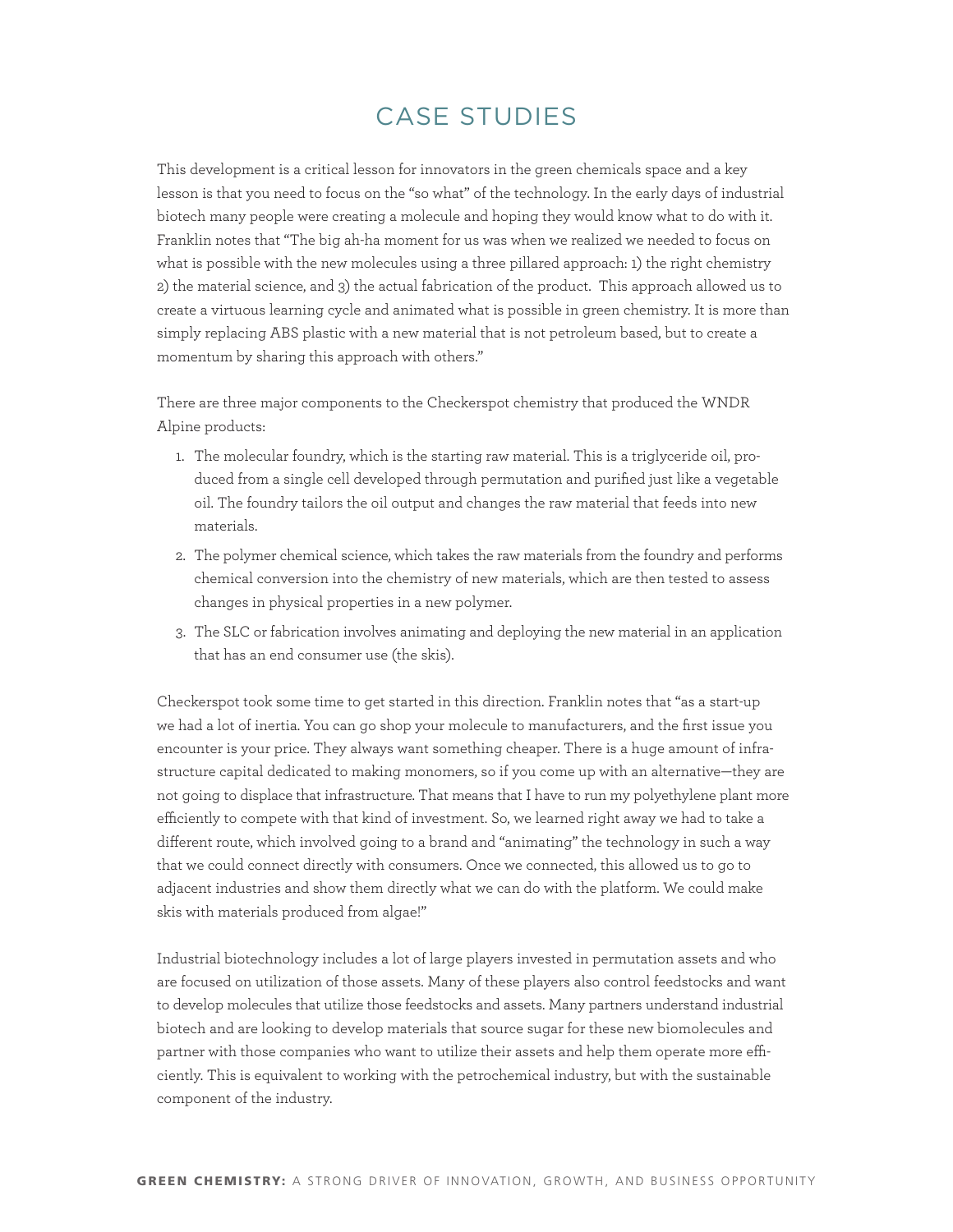# case studies

Franklin notes that "One of our biggest partners is DIC, a Japanese company that started out very narrow on a triglyceride derived monomer and then and blossomed into a lot of additional derivatives based on that initial monomer. In order for us to address cost, we need partners who can work on permutation assets to minimize cost. Cordeon is another partner with assets in Brazil with sugarcane mills, that are very efficient and produce at a large scale for the types of permutations we do. The materials we focus on are high density foam used in skis and a cast used in components in the ski build. Both of those are the Alpine brand for a 2021 ski manufacturing process that involved a lot of tech transfer for foam development and cast for additional part applications in a ski. The challenge when animating molecules through a brand is that you take on a lot of the manufacturing aspects for the polymer; that is part of the challenge, but also the reward. You will never appreciate the challenges larger companies will have when working with your material, unless you see first-hand the limitations of your material. We also have partnerships with Beyond Surface Technologies and Patagonia/Gore which involve the same starting raw material but involves doing some additional chemical modifications and a lot of polymer chemistry for these textile finishes."

"One of the exciting things about working with a brand like WNDR Alpine is that the ski and outdoor sports industry have their own social networks, and credibility is huge.<sup>1</sup> One of the key elements that we brought was recruiting the general manager of WNDR Alpine, Matt Starbenz. They have done a lot on their website and marketing videos to discuss the sustainability of the product to the end user community. WANDR is an outdoor brand, and every one of the products —the snow board, the jacket, the cap—are touch points to animate our technology. These are all consumers who care about the environment and the materials in products really matter. Performance is also critical, as you can't have failure of the materials when you are in the backcountry! The general managers have thus become our brand ambassadors, as they are world class skiers promoting our brand and we get a lot of inbound queries, which in turn has led to other application developments for other brands like K2, Salomon, and Burton's. All of this validates our thesis—if you animate the technology through a brand, and build value through a brand, other will take notice of what you are doing."

"One of the biggest problems we encountered initially is that the price of the raw material was often the end of the conversation when we approached large companies. Our monomer is \$6, and the industry's is \$3. However, by animating through the brand we are able to earn our margin for the product—and are making money on every pair of skis sold. Animating the technology leads eventually to scale, and the cost of the raw material eventually comes down. There are concentric rings of scale that allow us to progressively move out into other industries that demand lower prices, and we anticipate eventually talking to Ford, GM, and automotive companies as we prove the value of the molecule. Eventually we will be able to build a big plant and produce material at lower cost; but it all starts by animating the technology and proving its usefulness at a smaller scale. You can't start by building the plant and then hope to fill it up with volume…"

#### 1 <https://www.youtube.com/watch?v=NXI7sC9fRJU>